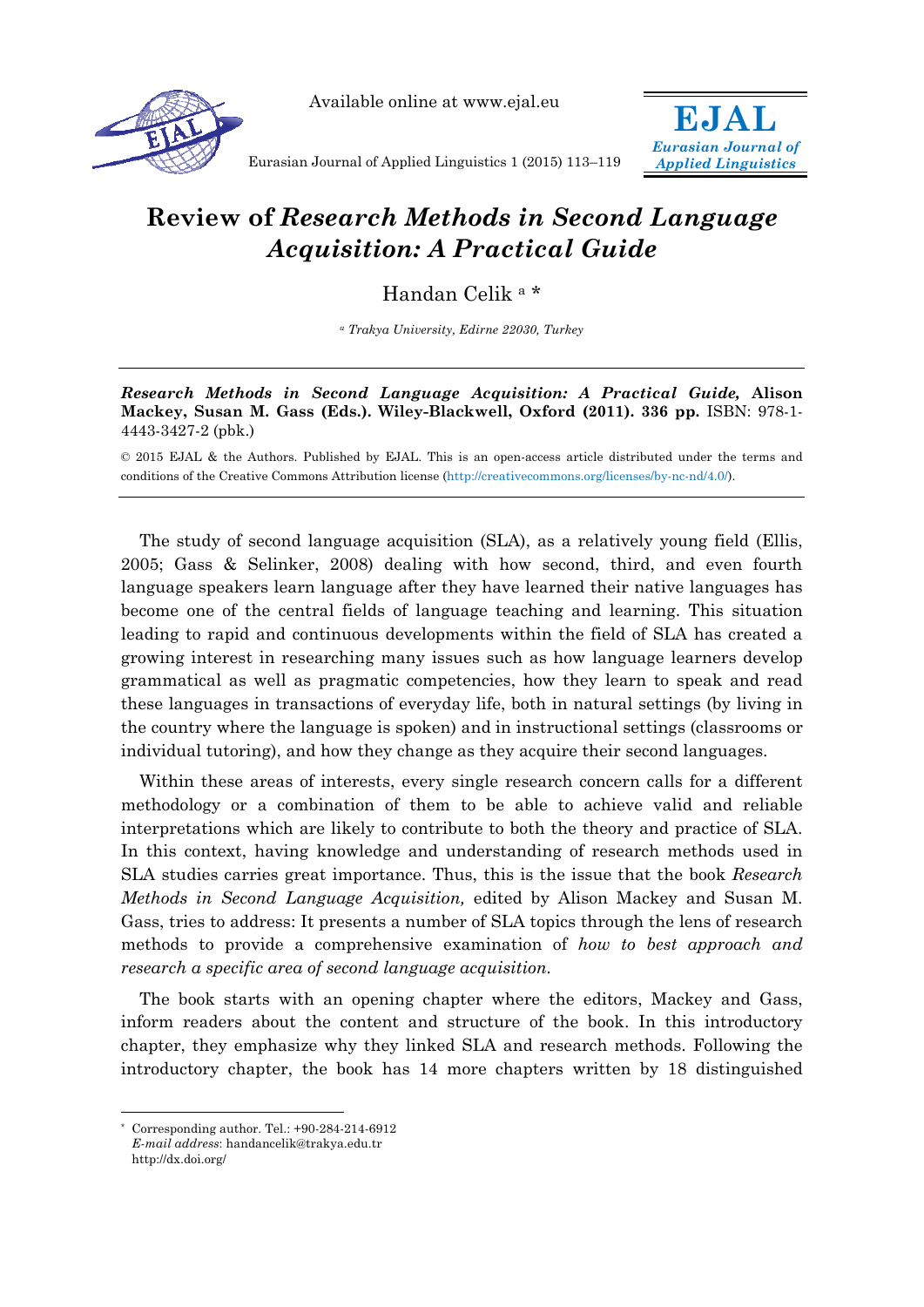researchers. The chapters are collected under two main parts; *data types* (from chapters 2 to 10), and *data coding, analysis, and replication* (from chapters 11 to 15).

The first part, which is devoted to data types, includes representative types of a wide range of data that is commonly studied in SLA, including learner corpora, formal theory-based methodologies, instructed second language acquisition, design and analysis of survey research, case study research, psycholinguistic methodologies, second language writing and reading research methodologies, and collection and analysis of qualitative data. Twelve prominent authors teaching at universally recognized universities discuss these issues in detail.

In Chapter 2 titled *"how to use foreign and second language corpora"*, Sylviane Granger presents a brief background to how learner corpus research originated; describes the terms corpora, corpus; and provides the objective of analyzing corpora (learner language) within SLA research. Granger successfully draws attention to the open-ended type of data produced by learners who use L2 for authentic communication purposes (Ellis, 1994: 669-673). Then, to make it clearer, she classifies it as natural language use data and clinical data and points at the tendency among SLA researchers to rely on clinical data since natural language use is difficult to gather due to the limited use of second especially foreign languages in authentic settings. For this reason, corpus researchers are said to resort to open-ended clinical data such as written compositions, oral interviews, or introspection data (see Brown and Rodgers, 2002; Taylor, 2005; Mackey and Gass, 2005; Dörnyei, 2007; Nunan and Bailey, 2009). In this chapter, alongside the types of learner corpus data, learner corpus typology, and stages of learner corpus research are also examined. The chapter is closed with pedagogical implications to improve tools and materials as well as to contribute to lexicography, courseware, and language assessment.

Chapter 3 written by Tania Ionin on *"formal theory-based methodologies"* is directed to data collection methods in formal, generative SLA research. Although the author emphasizes that SLA studies examine second language learners' natural production, the scope is narrowed down to experimental methodologies relying on elicited production, grammaticality judgment tasks, and interpretation tasks. For this reason, the chapter goes on with a sub-section devoted to the design of judgment and interpretation tasks. From this perspective, this chapter is an important contribution to SLA research since it is very rare to find research methodology resources dealing with judgment and interpretation tasks.

From the next chapter on, till the end of the first part, the book introduces a variety of methodologies. With a focus on classroom research, chapter 4 informs readers on instructed second language acquisition upon which controversial points of views have arisen. The other chapters in this first part (chapters 5-10) deal with methodologies pertaining to survey, case study, psycholinguistic, second language writing and reading research, and collection and analysis of qualitative data.

In Chapter 4, by focusing on general L2 classroom instruction, Shawn Loewen and Jenefer Philp deal with *"instructed SLA"*. Resting upon Housen & Pierrard (2005),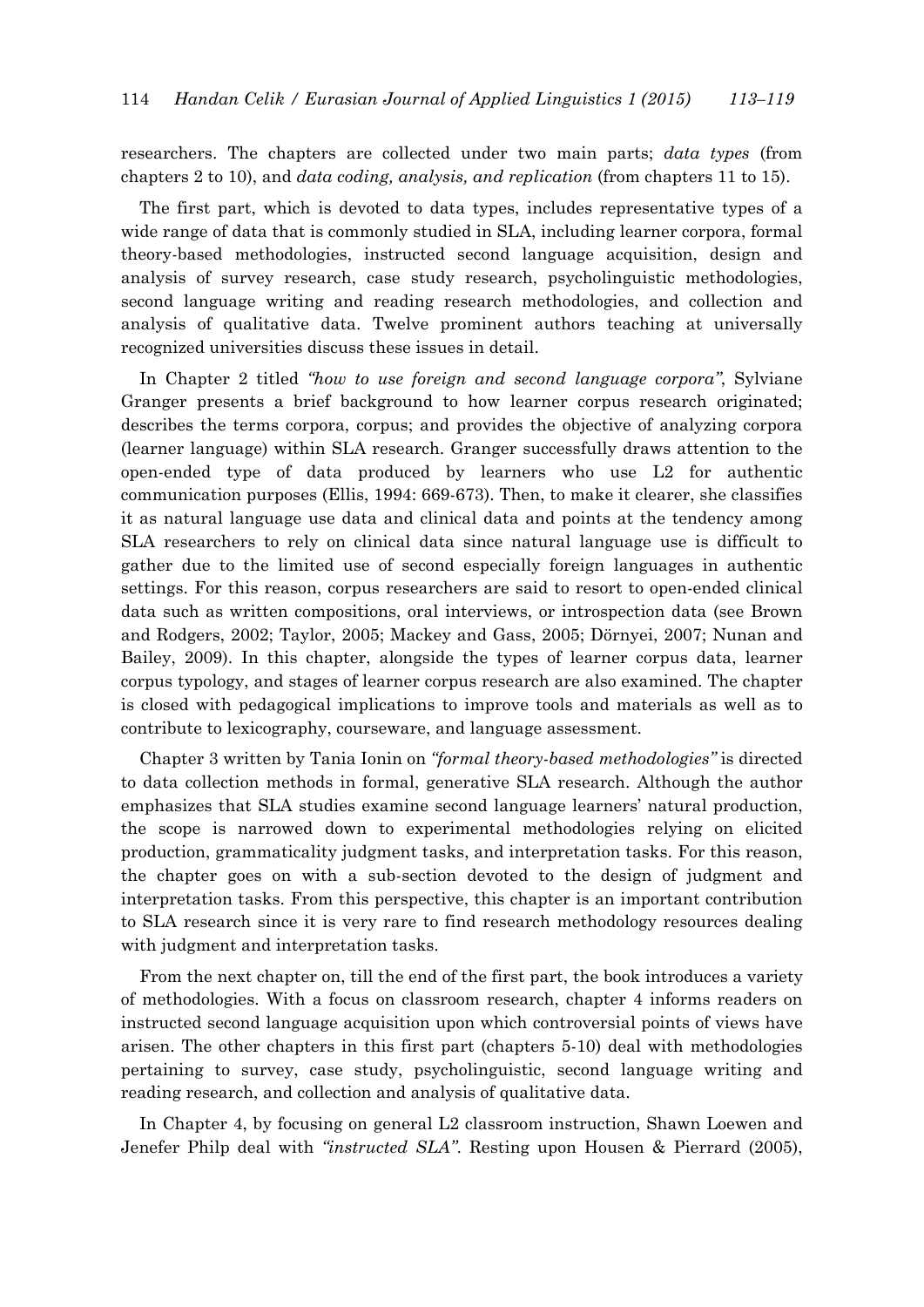they define it as "any systematic attempt to enable or facilitate language learning by manipulating the mechanisms of learning and/or the conditions under which these occur" (p.2). Arguing that instructed SLA is not a method in and of itself, the authors emphasize that it encompasses many different methodologies to answer specific questions related to the effects of second language instruction. Then, by emphasizing the limitations of early instructed SLA studies as being product-oriented rather than process-oriented, Loewen and Philp present observational, non-interventionist quasi experimental, interventionist quasi-experimental, and action research studies as practical and particular ways for the inclusion of systematic and careful documentation of classroom interaction and instruction. Similar to the previous chapter, this one also follows a step by step approach upon conducting research through these methods.

As stated by Ellis (2011) many applied researchers investigate learners and teachers within classroom contexts as this type of research has high ecological validity, applied and theoretical value; thus is more likely to be heeded by practitioners. However, as Kramsch (2000) emphasizes SLA is not language-specific; that is many of the questions it seeks ignore classroom vs. non-classroom distinction in that the internally driven development of a second language does not change with context. In other words, as put forth by Housen and Pierrard (2005), both instructed and uninstructed learners would proceed through the same stages and sequences of acquisition, suggesting that instructional intervention is not capable of overriding certain, natural mechanisms, and universal dispositions operative in SLA. Bearing these in mind, focusing on instruction may stand as a limitation to SLA research. The next chapter addresses one of the topics which almost every research methodology resource covers (see Brown and Rodgers, 2002; Taylor, 2005; Mackey and Gass, 2005; Best and Kahn, 2006; Dörnyei, 2007; Nunan and Bailey, 2009). "*Design and analysis of surveys" w*ritten by Dörnyei and Csizér, describes how to carry out survey research in SLA studies. Therefore, the chapter, mainly and very neatly, presents the means to design survey research; sample, collect, and analyze survey data; and report survey results.

In the next chapter, *"case study methodology", Patricia Duff* provides a description of this particular methodology and its historical evolvement in SLA studies as one of the most common forms of qualitative and mixed-method research. After this brief information, the procedures for carrying out case study research are given. As acquisition, comprehension, and production of a language involves neurological and psychological processes, many issues related to the subdivisions of psycholinguistics such as lexicon, phonology, morphology, syntax, semantics, and pragmatics have been studied for decades. Being very well-informed about the role of psycholinguistics in SLA research, the editors devote chapter 7 to the *"use of psycholinguistic methodologies in SLA research"*. In this chapter, Kim McDonough and Pavel Trofimovich explore how to research comprehension and production issues in language learning and use. To make it more concrete, they provide detailed descriptions and methodological considerations for researching comprehension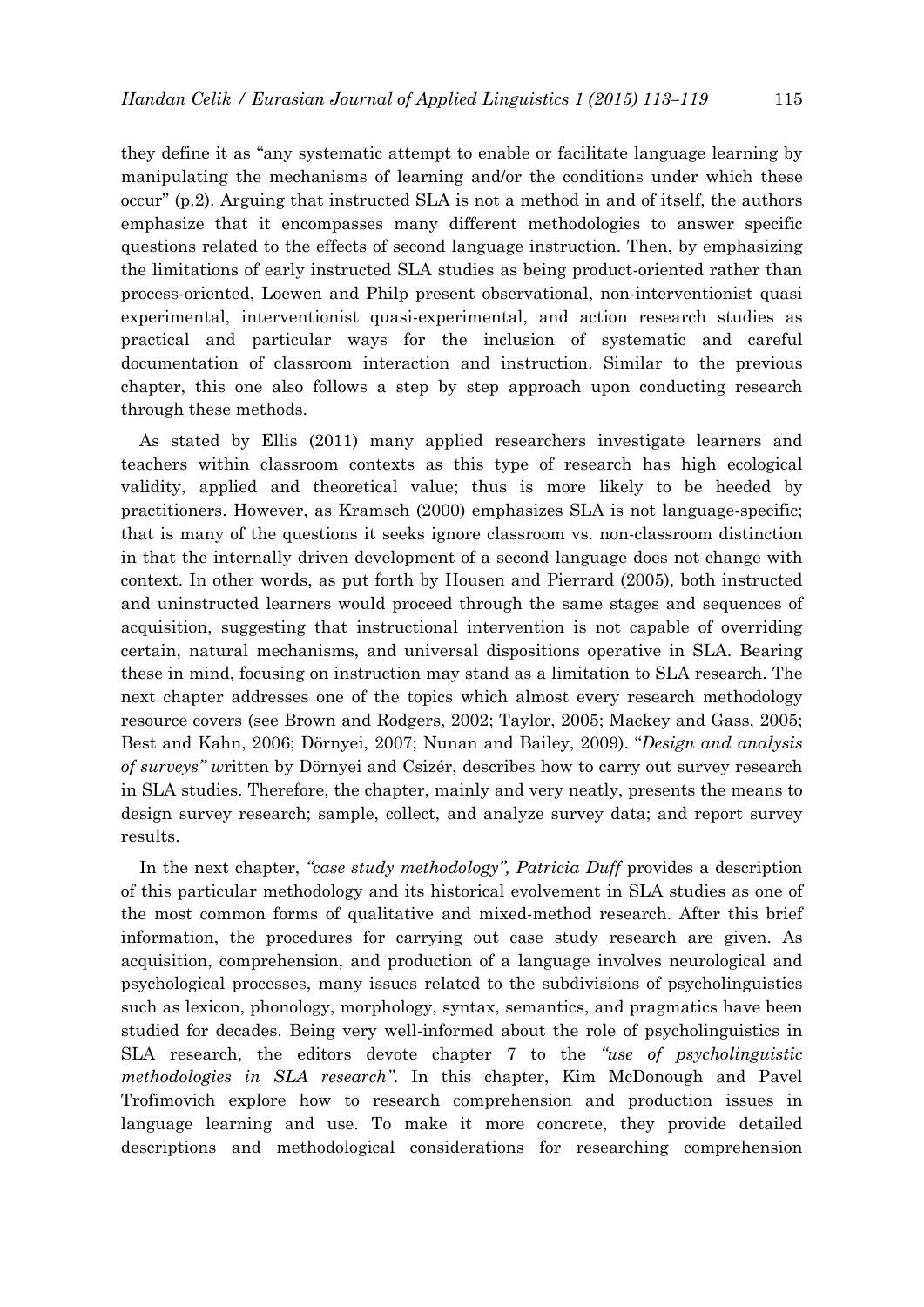through self-paced reading and listening tasks, and production through picture-word inference task, and sentence preamble tasks. In this sense, this chapter is distinctive since it seems to be the first in research methodology literature dealing with psycholinguistic issues.

After providing a detailed account of the three very common research methodologies used in SLA research, the book makes a smooth transition into two more chapters presenting the methodologies used to research writing and reading skills. The first of these, chapter 8, on *"how to research second language writing"* by Charlene Polio, classifies studies into eight categories by the research method they employ: *survey, interview, meta-analysis, classroom observation, ethnography, content analysis, text analysis,* and *process analysis*. However, it focuses on the last two methods since they are thought to be more specific to second language writing, and briefly mentions the others (pp. 141-143). After presenting the aims and details of these two methods, at the end of the chapter, the author nicely brings text and process analysis together via a sample research question aiming to find out whether students who are taught to modify their writing process are successful and produce better-quality texts.

The other chapter written by Keiko Koda on *"how to do research on second language reading*" explains how first and second language linguistic knowledge jointly constrain second language reading development; clarifies what constitutes evidence for such dual-language constraints; and more significantly demonstrates how such evidence can be obtained in empirical studies. Then, it goes on with how to formulate hypothesis, and test it empirically, and how to construct and interpret data. Since information coming from empirical studies is expected to feed classroom instruction, the chapter devotes a subsection to pedagogical implications. Thus, it presents a very detailed account of research on L2 reading development. When the already available research methodology resources are considered, this chapter and the previous one seem to first appear in this book which can be seen as one of its contributions to the SLA field.

In this first part devoted to data types, the last chapter written by Debra Friedman addresses *"how to collect and analyze qualitative data"*. Similar to some other resources upon qualitative data collection and analysis (see Brown and Rodgers, 2002; Mackey and Gass, 2005; Best and Kahn, 2006; Dörnyei, 2007), the chapter begins with a brief introduction to qualitative research and its characteristics. It goes on with major qualitative research traditions such as ethnography and conversation analysis. Following these, the chapter provides a step by step approach towards designing and conducting a qualitative study by presenting purpose, sampling, data collection, data analysis, and evaluation considerations.

Part II which is devoted to *data coding, analysis, and replication* includes five chapters again addressing noteworthy issues. The first of these, chapter 11 deals with *"coding second language data validly and reliably"*. The author, Andrea Revesz, starts by discussing validity, reliability, and threats to both as the central themes of the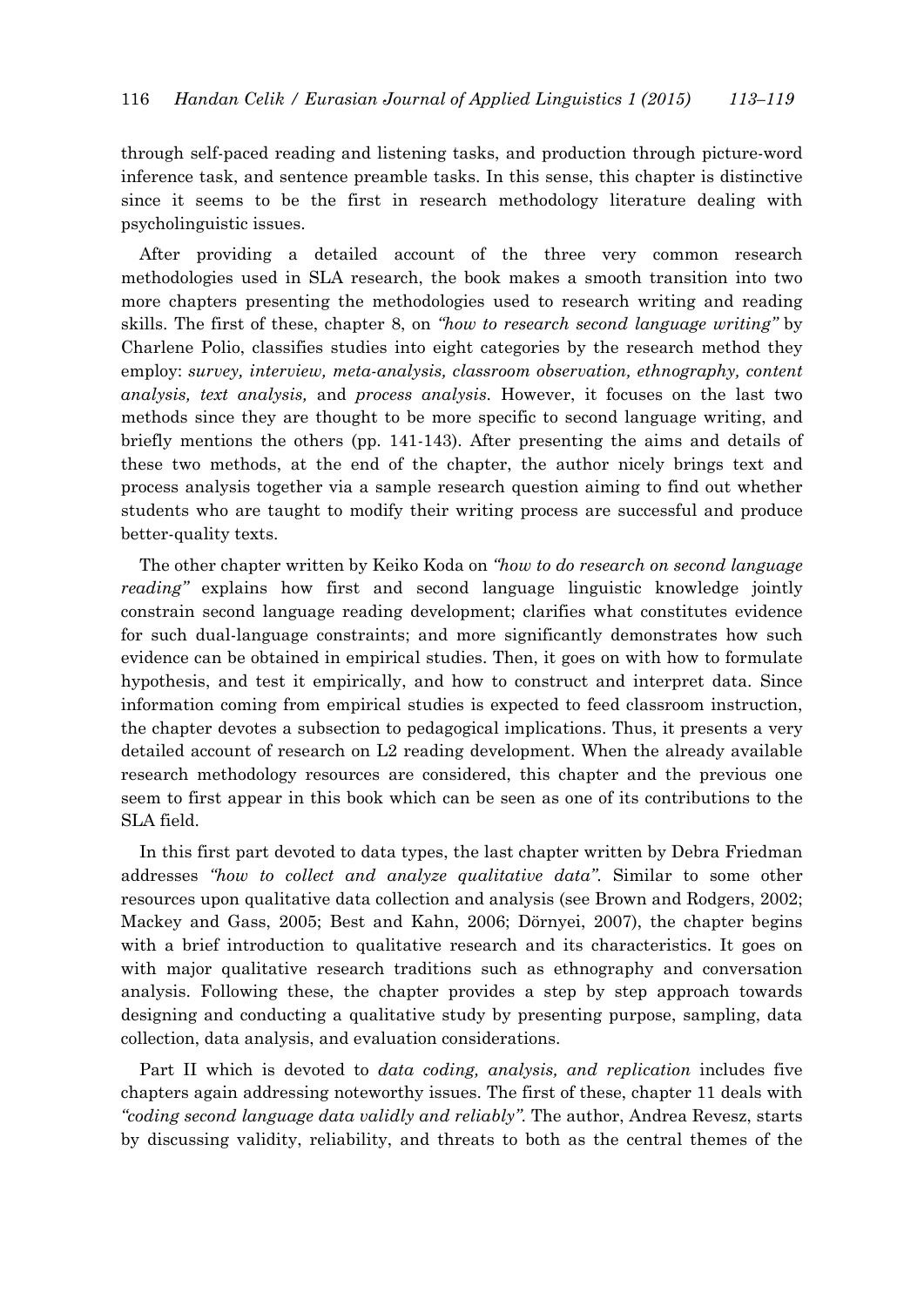chapter. Mainly putting emphasis on top-down in other words, theory and instrument-driven coding methods, the chapter then goes on with the steps in data coding, and strategies to increase validity and reliability. In relation to the steps, some issues such as selection, preparation, transcription, and data coding are briefly discussed. So as to inform readers about the strategies to increase validity and reliability, the author explains standard steps involved in researcher-imposed coding which is mainly employed for data that is qualitative in form, but quantitative in analysis. For this type of coding, selection and development of a coding scheme, coder selection and training, and coder reliability are presented. Revesz also devotes a short closing on reporting the coding procedures. Including all these basic, but very critical components, the chapter offers guidance for valid and reliable data coding.

The next chapter authored by Melissa Baralt develops around a relatively rare topic of research methodology resources, and informs the readers about *"coding qualitative data"* with a focus on use of NVivo which the author calls to be the most frequent software in SLA research. Before going into the details, a distinction is made between coding in quantitative and qualitative data. Then, with an emphasis on data management and organization, the benefits of computer-assisted data analysis software are put forth. The way to code qualitative data including the steps such as keeping a coding journal, open coding, and the way it differs in traditional pen and paper coding and electronic coding in NVivo are also explained. These are followed by how to develop themes, how to establish relationships between the emerging themes and patterns, and how to interpret the findings. To further illustrate the way it works, the author exemplifies qualitative coding with NVivo through sample studies.

As it is the case with some other research methodology resources (see Taylor, 2005; Best and Kahn, 2006; Dörnyei, 2007), in chapter 13, Jennifer Larson-Hall discusses *"how to run statistical analyses"* through t-Tests, one-way ANOVA, correlations, and chi-square as very basic and frequent inferential statistical tests used in SLA research reports. For each of these, the same order of presentation structure is followed by first giving very brief information about the test type, then providing the ways to conduct the test and to report the test results. Readers are also informed upon how to interpret the effect size of the test, and how to best represent the graphical data for that particular type of test.

The last two chapters, by bringing a new dimension and richness to the already available research methodology resources, reveal important issues upon metaanalysis and replication research. While discussing *"how to do a meta-analysis"* in chapter 14, Luke Plonsky and Frederick L. Oswald initially provide some key consideration upon what meta-analysis is and why SLA researchers may need do meta-analysis. Then, they explain the steps involved in meta-analysis. The very detailed account of these steps includes defining the research domain, conducting the literature review as well as filtering it, coding process, calculating effect size, choosing an appropriate meta-analysis model, and interpreting the results. Keeping the fact that meta-analytic approach is recent and rare, they close the chapter by expressing their suggestions and hopes for the future of meta-analysis.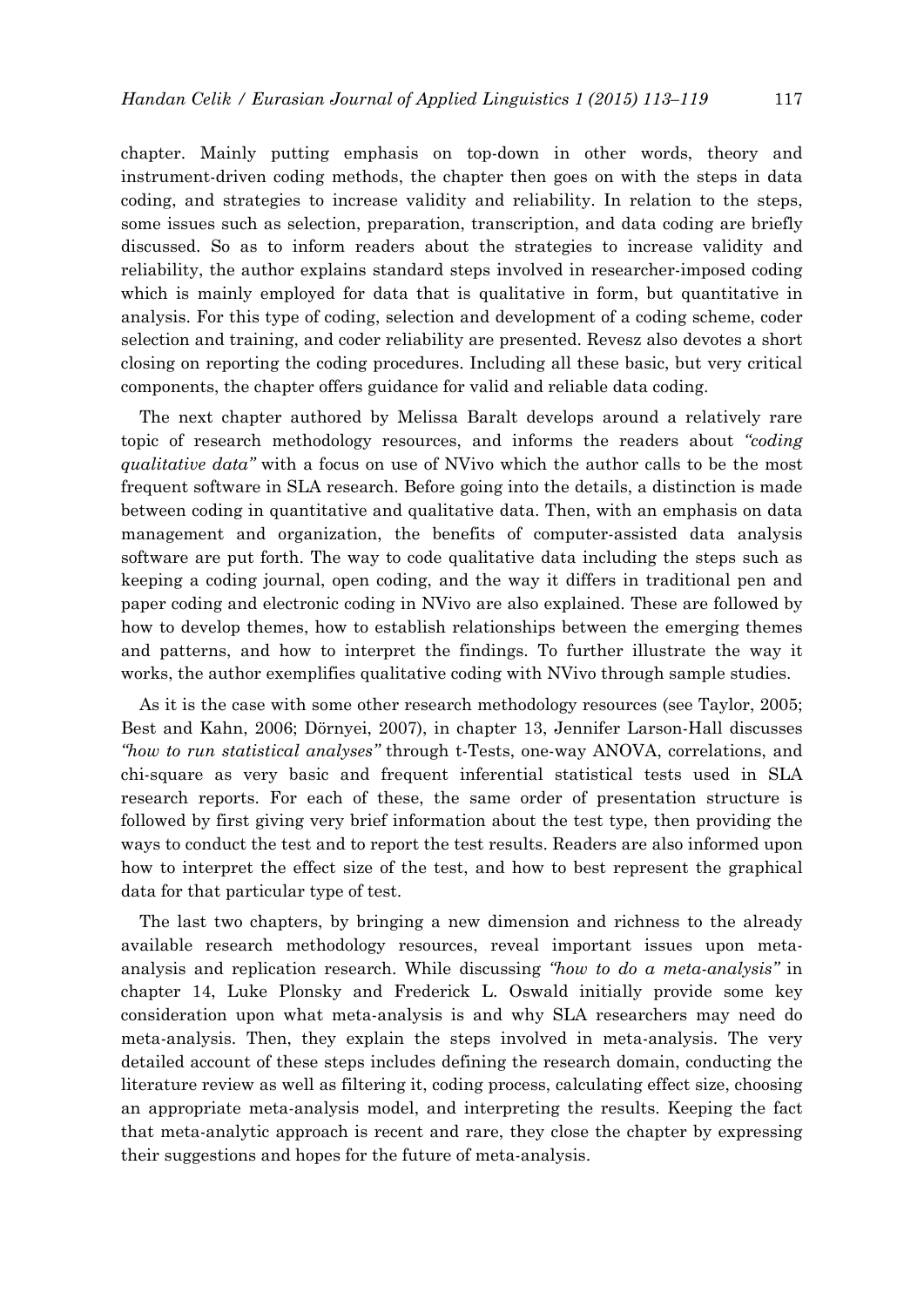Similar to the previous one, the last chapter authored by Rbekha Abduhl and devoted to *"why, when, and how to replicate research"* covers a very unique perspective which has not been addressed by any other research methodology book before. Following a brief introduction upon the significance and types of replications, steps of doing a replication study are presented. The steps include choosing the study to replicate, deciding on the replication type, formulating the research question, interpreting, and writing up the results. Bearing the scarcity of resources on replication research, this chapter provides its readers with unique insights.

As can be interpreted from the review, there are some points to be mentioned upon the strengths of the book. First of all, it is seen to be a useful resource especially for graduate and postgraduate students who are at the beginning of their careers as researchers, and who need to benefit from the work that have been undertaken in SLA which they may have less familiarity. However, it can also be used as a reference resource by experienced researchers and teacher educators.

As a very well-designed and established resource of SLA and research methods, it has much strength such as the authors, presentation of the content, organization of the book, and contributions to the field. First and foremost, as the editors mention in the introductory chapter, all chapters are written by experienced and prominent authors in that particular area, such as learner corpus research by Sylviane Granger, case studies by Patricia Duff, and survey studies by Zoltán Dörnyei and Kata Csizér. In that sense, with the contributions of twenty acknowledged specialists, this book provides a variety of perspectives.

Regarding the presentation of content, each chapter starts with a brief background to the research area since putting a research method into practice is not free from its theory. One of the attractive features of the book is that almost every chapter provides project ideas and resources, lists of additional readings, and study questions which may help the audience go beyond what is presented. This particular feature of the book may also promote a better understanding of the content as readers work through it. Moreover, the step by step guidelines provided in each chapter for preparing the audience on how to handle a specific language acquisition issue in a research methodology or a combination of methodologies reflect the authors' extensive handson experiences and knowledge with the specific area of interest.

Furthermore, reader-friendliness, information-richness, and reader-accessibilities of the book are some other qualities to be mentioned. The authors' very simple and neat styles as well as their expertise in presenting every single step and detail to undertake SLA research within an appropriate methodology enable us to positively answer these issues. The authors' use of extensive summary statements also creates a book that has something of value for researchers who are interested in SLA studies. Beside these, almost every chapter has the same structure which makes it easier to follow. Together with these, the fact that the authors constantly refer to other resources for further reading makes this book an information-rich resource. As for the